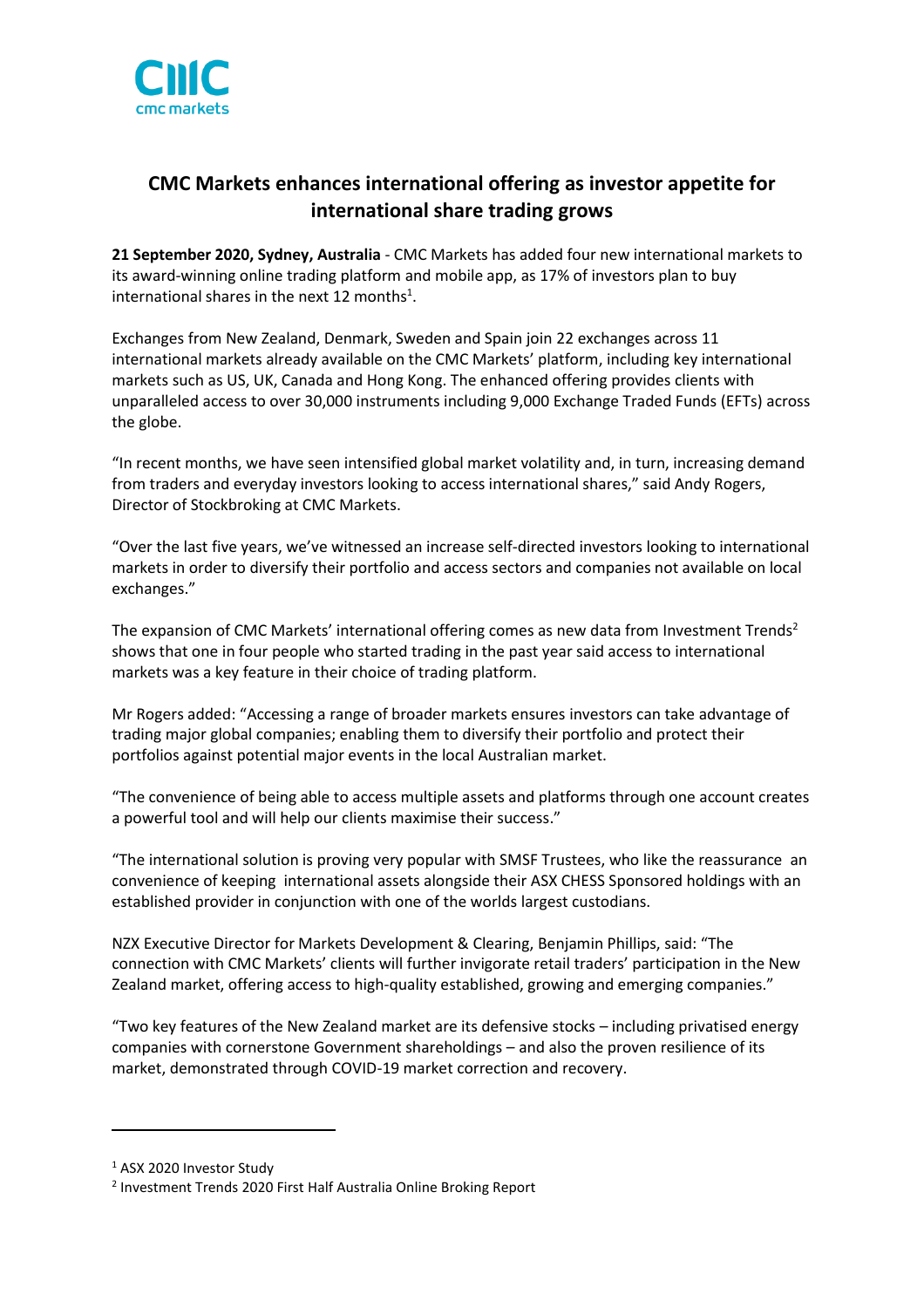

"The S&P/NZX 50 has already recovered more than 34 per cent from the low-point of March 2020 and outperformed the S&P 500 year-to-date."

Mr Phillips added: "The New Zealand market has recorded a sharp rise in activity over recent months, evident in the daily number of trades, which averaged 48,000 across the first six months of 2020 driven by record retail participation. On-market trading has doubled over the past five years, normalising above 60 per cent – representing a step-change in this primary measure of market integrity and price transparency."

In line with its expanded international offering, CMC Markets has launched \$0 brokerage on international shares traded from the US, UK, Canada and Japan markets.

The platform also offers access to a growing number of global markets from one account, alongside multiple other assets and over 30,000 other products giving clients unique power to trade-on-thego.

For more details on trading international shares with CMC Markets, please visit: <https://www.cmcmarkets.com/en-au/stockbroking/international-shares>

## **ENDS**

*\* The information presented in this article is general in nature and should not be considered personal or financial advice. Seek independent advice and consider the relevant Terms and Conditions at cmcmarkets.com.au when deciding whether to invest in CMC Markets products. CMC Markets Asia Pacific Pty Ltd (ABN 11 100058 213 AFSL No. 238054)*

### **About CMC Markets**

CMC Markets plc. [\(CMCX\)](http://www.cmcmarkets.com/group/), was established in 1989 and through regulated offices and branches in 15 countries is now one of the world's leading independent financial services providers. CMC Markets is now the second largest retail stockbroker in Australia\*. Through our award-winning, online and mobile trading platforms, we enable clients to trade over 10,000 financial instruments including contracts for difference (CFDs), foreign currencies (FX), countdowns, electronically traded funds (ETFs), shares, mFunds (unlisted managed funds), options, listed managed investments, warrants and interest rate securities. In 2020, CMC Markets Stockbroking was named Canstar's Online Share Trading Broker of the Year for the tenth consecutive year. Please see our website for more information [www.cmcmarkets.com.au](http://www.cmcmarkets.com.au/)

\*As reported by IRESS, in terms of total value of trades executed by both CMC Markets and ANZ Share Investing.

### **About NZX**

For more than 150 years we have been creating opportunities for Kiwis to grow their personal wealth and helping businesses prosper. As New Zealand's Exchange, we are proud of our record in supporting the growth and global ambitions of local companies.

NZX operates New Zealand's equity, debt, funds, derivatives and energy markets. To support the growth of our markets, we provide trading, clearing, settlement, depository and data services for